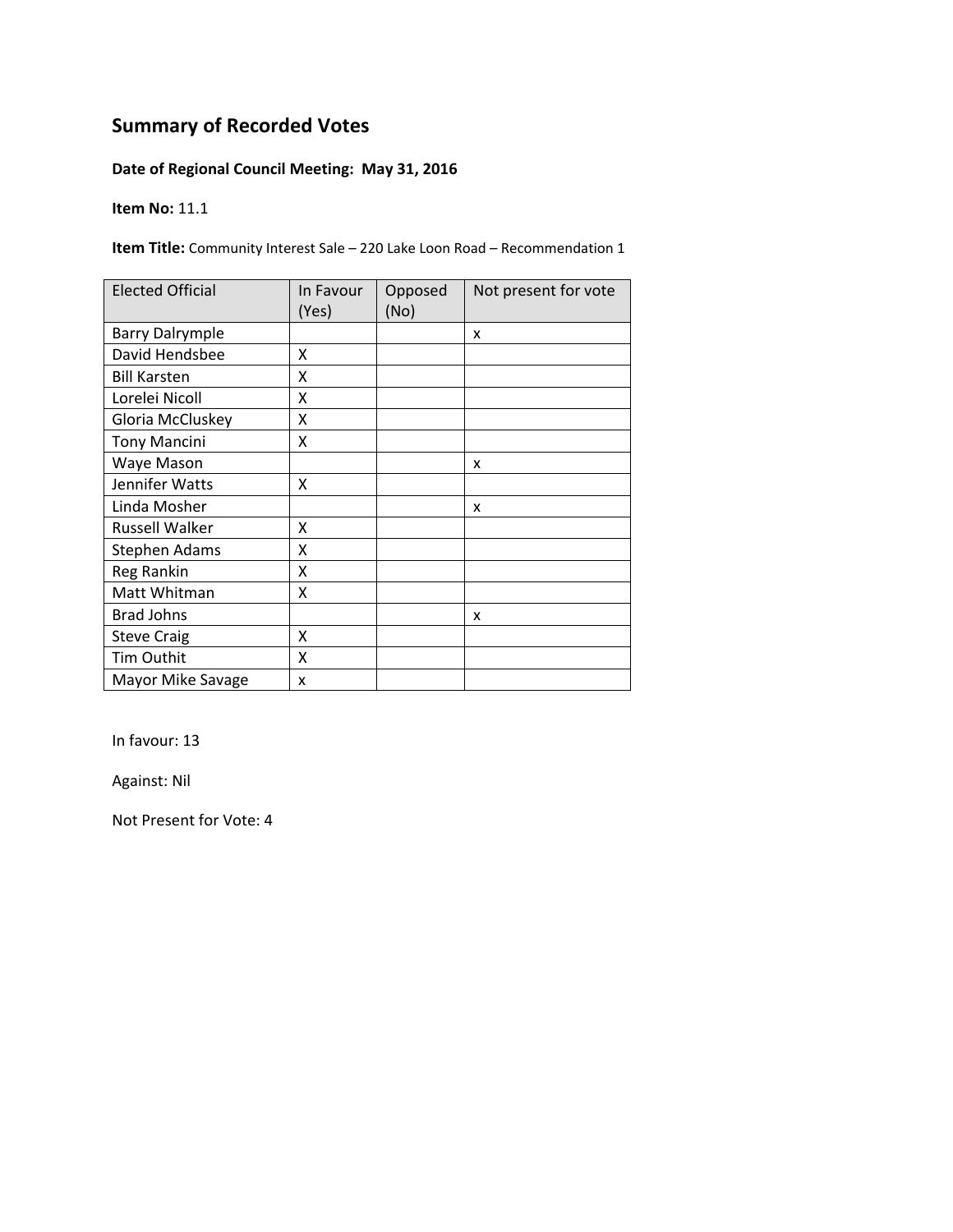### **Date of Regional Council Meeting: May 31, 2016**

#### **Item No:** 11.1

**Item Title:** Community Interest Sale – 220 Lake Loon Road – Recommendation 2 & 3

| <b>Elected Official</b> | In Favour<br>(Yes) | Opposed<br>(No) | Not present for vote |
|-------------------------|--------------------|-----------------|----------------------|
| <b>Barry Dalrymple</b>  |                    |                 | X                    |
| David Hendsbee          | X                  |                 |                      |
| <b>Bill Karsten</b>     | Χ                  |                 |                      |
| Lorelei Nicoll          | Χ                  |                 |                      |
| Gloria McCluskey        | Χ                  |                 |                      |
| <b>Tony Mancini</b>     | Χ                  |                 |                      |
| Waye Mason              |                    |                 | x                    |
| Jennifer Watts          | x                  |                 |                      |
| Linda Mosher            |                    |                 | x                    |
| <b>Russell Walker</b>   | χ                  |                 |                      |
| Stephen Adams           | Χ                  |                 |                      |
| Reg Rankin              | Χ                  |                 |                      |
| Matt Whitman            | Χ                  |                 |                      |
| <b>Brad Johns</b>       |                    |                 | x                    |
| <b>Steve Craig</b>      | X                  |                 |                      |
| Tim Outhit              | Χ                  |                 |                      |
| Mayor Mike Savage       | x                  |                 |                      |

In favour: 13

Against: Nil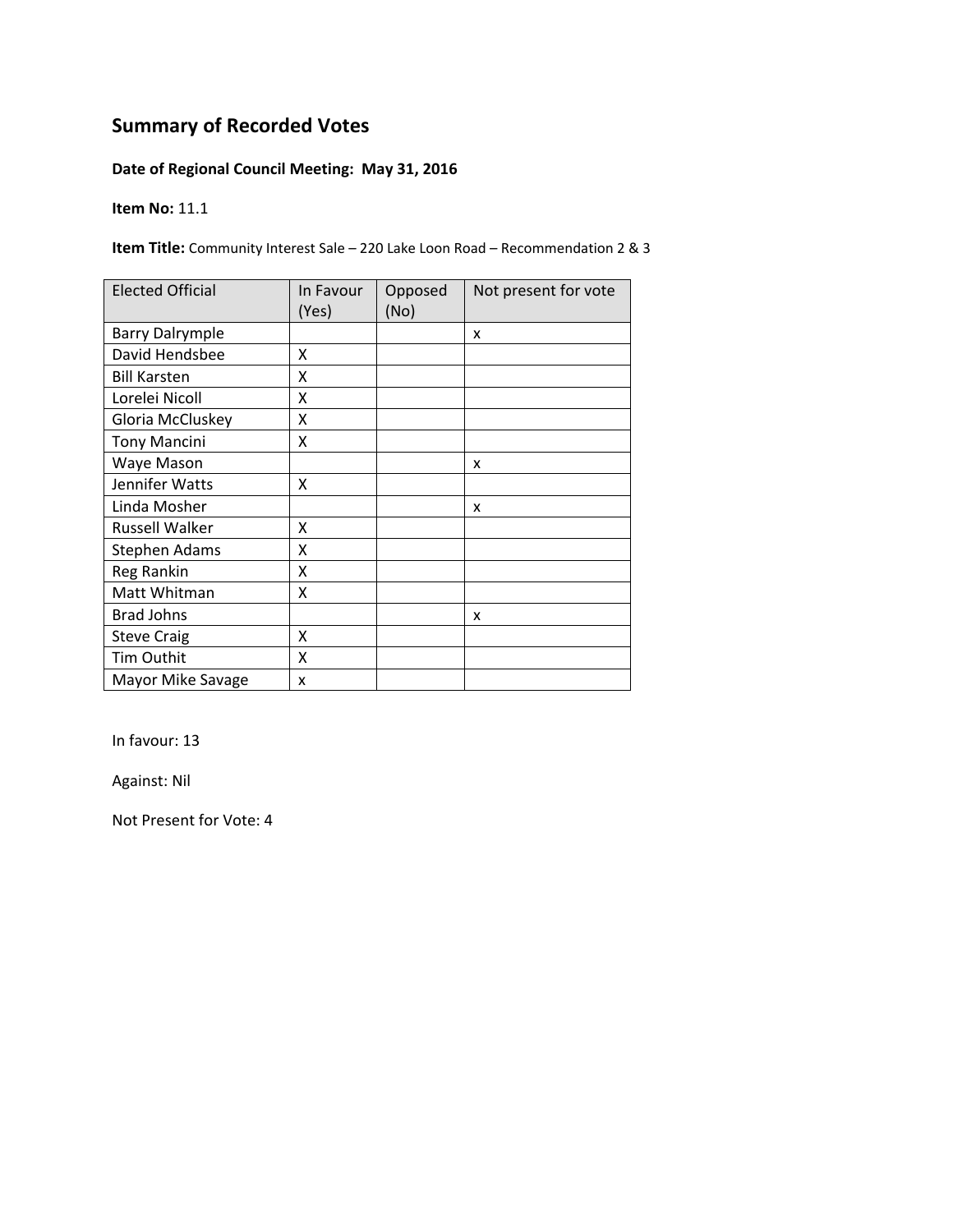#### **Date of Regional Council Meeting: May 31, 2016**

#### **Item No:** 11.2

**Item Title:** Proposed By‐law L‐400, Respecting Lot Grading – Lot Grading and Stormwater Management By‐laws and Administrative Order 15**,** Respecting License, Permit and Processing Fees

| <b>Elected Official</b> | In Favour<br>(Yes) | Opposed<br>(No) | Not present for vote |
|-------------------------|--------------------|-----------------|----------------------|
| <b>Barry Dalrymple</b>  |                    |                 | x                    |
| David Hendsbee          | x                  |                 |                      |
| <b>Bill Karsten</b>     | X                  |                 |                      |
| Lorelei Nicoll          |                    |                 | x                    |
| Gloria McCluskey        | x                  |                 |                      |
| <b>Tony Mancini</b>     | x                  |                 |                      |
| Waye Mason              |                    |                 | x                    |
| Jennifer Watts          | Χ                  |                 |                      |
| Linda Mosher            |                    |                 | X                    |
| <b>Russell Walker</b>   | x                  |                 |                      |
| <b>Stephen Adams</b>    | X                  |                 |                      |
| Reg Rankin              | X                  |                 |                      |
| Matt Whitman            | X                  |                 |                      |
| <b>Brad Johns</b>       |                    |                 | x                    |
| <b>Steve Craig</b>      | X                  |                 |                      |
| Tim Outhit              | X                  |                 |                      |
| Mayor Mike Savage       | x                  |                 |                      |

In favour: 12

Against: Nil

Not Present for Vote: 5 – Councillor Nicoll was not present for the entire staff presentation and public hearing therefore the Councillor was not permitted to vote.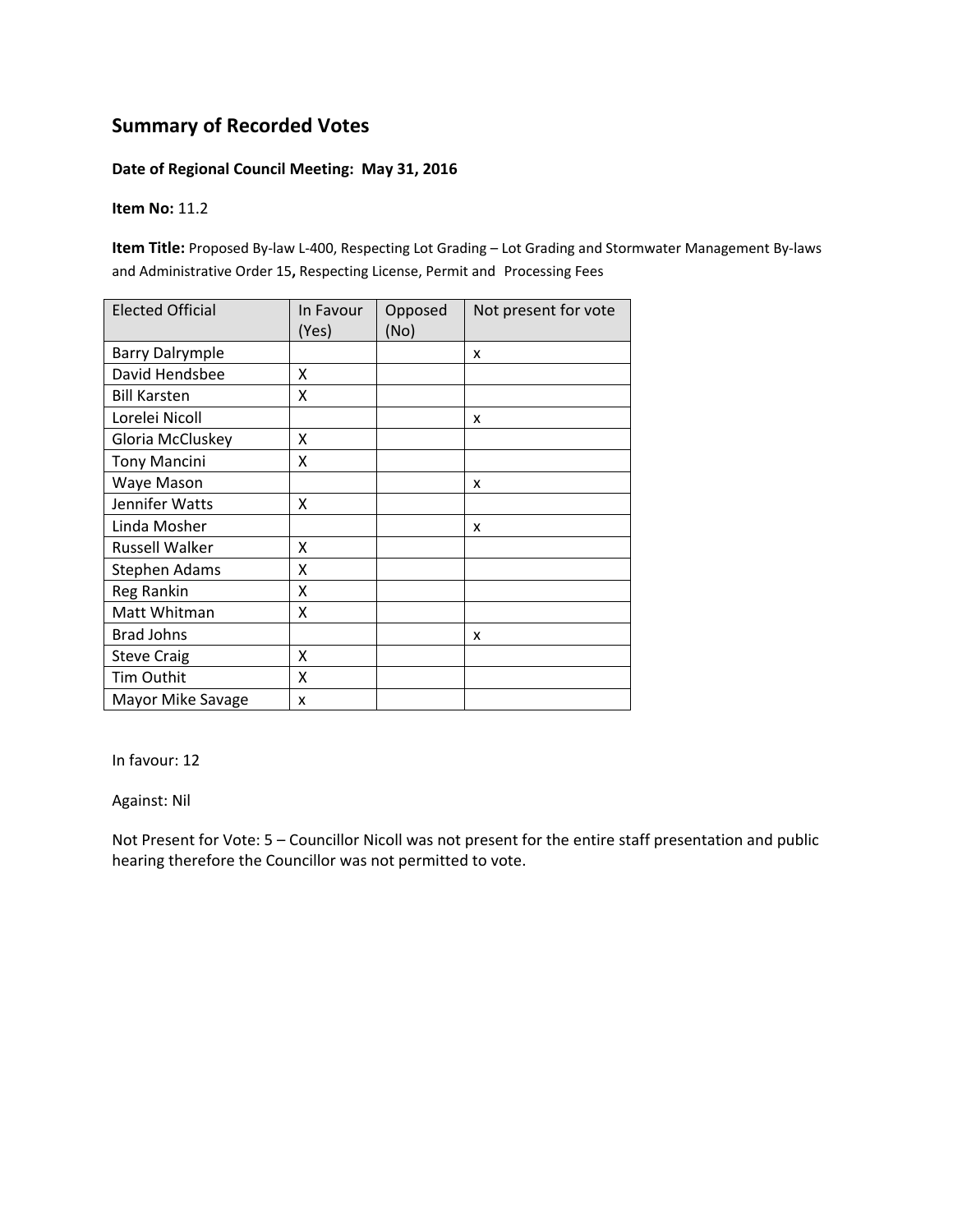### **Date of Regional Council Meeting: May 31, 2016**

**Item No:** 14.1.1

**Item Title:** Award – Unit Price Tender No. 16‐212 Pavement Renewal & Water Main Renewal – Murray Hill Drive & View Street – East Region

| <b>Elected Official</b> | In Favour<br>(Yes) | Opposed<br>(No) | Not present for vote |
|-------------------------|--------------------|-----------------|----------------------|
| <b>Barry Dalrymple</b>  | x                  |                 |                      |
| David Hendsbee          | Χ                  |                 |                      |
| <b>Bill Karsten</b>     | Χ                  |                 |                      |
| Lorelei Nicoll          | x                  |                 |                      |
| Gloria McCluskey        | Χ                  |                 |                      |
| <b>Tony Mancini</b>     | Χ                  |                 |                      |
| Waye Mason              | x                  |                 |                      |
| Jennifer Watts          | X                  |                 |                      |
| Linda Mosher            | x                  |                 |                      |
| <b>Russell Walker</b>   | Χ                  |                 |                      |
| <b>Stephen Adams</b>    | Χ                  |                 |                      |
| Reg Rankin              | Χ                  |                 |                      |
| Matt Whitman            | Χ                  |                 |                      |
| <b>Brad Johns</b>       | x                  |                 |                      |
| <b>Steve Craig</b>      | Χ                  |                 |                      |
| Tim Outhit              | X                  |                 |                      |
| Mayor Mike Savage       | x                  |                 |                      |

In favour: 17

Against: Nil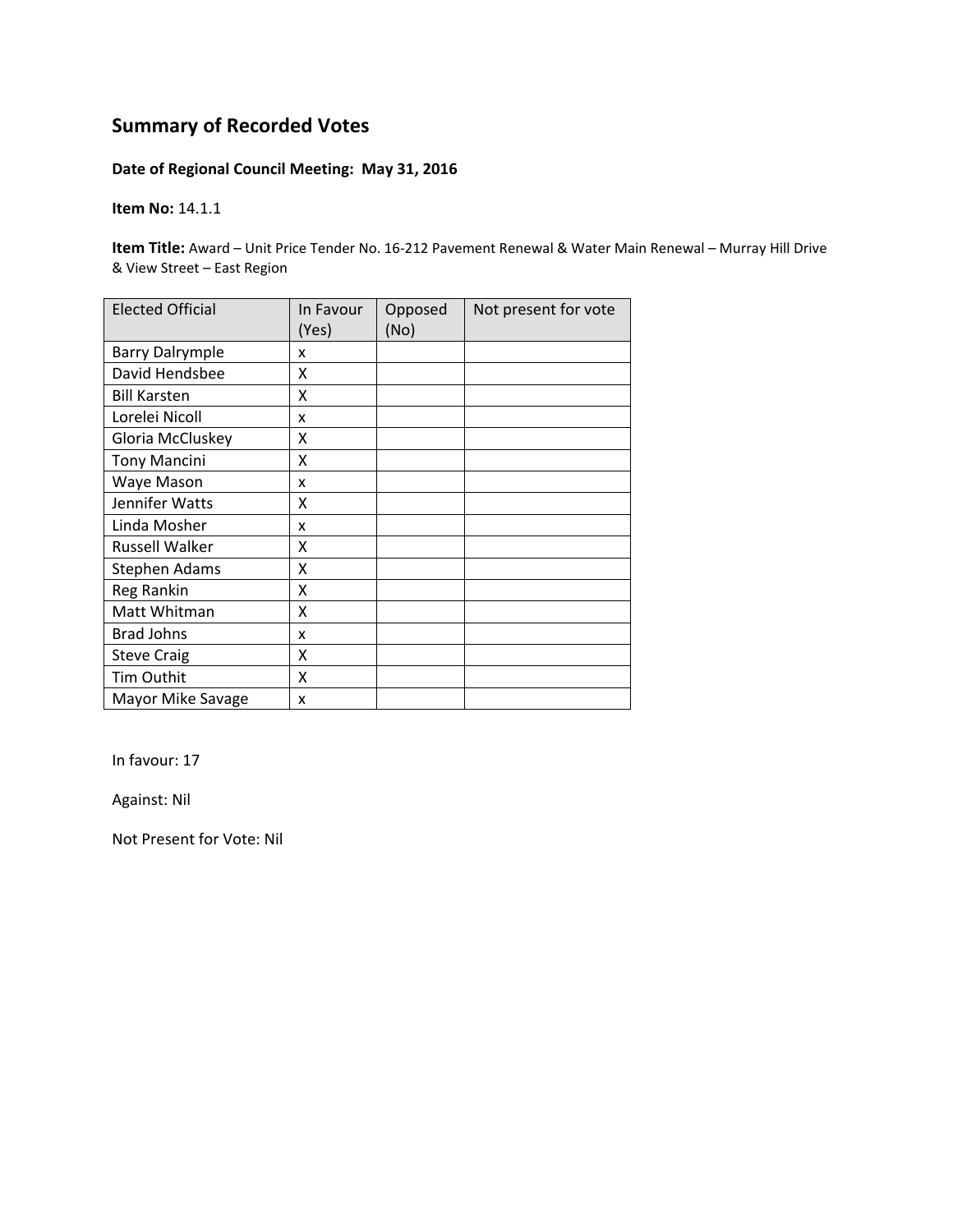### **Date of Regional Council Meeting: May 31, 2016**

**Item No:** 14.1.2

**Item Title:** Award – Unit Price Tender No. 16‐220, Micro Surfacing – Phase 1 – Various Locations

| <b>Elected Official</b> | In Favour<br>(Yes) | Opposed<br>(No) | Not present for vote |
|-------------------------|--------------------|-----------------|----------------------|
| <b>Barry Dalrymple</b>  | x                  |                 |                      |
| David Hendsbee          | x                  |                 |                      |
| <b>Bill Karsten</b>     | x                  |                 |                      |
| Lorelei Nicoll          | x                  |                 |                      |
| Gloria McCluskey        | Χ                  |                 |                      |
| <b>Tony Mancini</b>     | Χ                  |                 |                      |
| Waye Mason              | x                  |                 |                      |
| Jennifer Watts          | x                  |                 |                      |
| Linda Mosher            | x                  |                 |                      |
| <b>Russell Walker</b>   | x                  |                 |                      |
| <b>Stephen Adams</b>    | X                  |                 |                      |
| Reg Rankin              | X                  |                 |                      |
| Matt Whitman            | X                  |                 |                      |
| <b>Brad Johns</b>       | x                  |                 |                      |
| <b>Steve Craig</b>      | X                  |                 |                      |
| Tim Outhit              | X                  |                 |                      |
| Mayor Mike Savage       | x                  |                 |                      |

In favour: 17

Against: Nil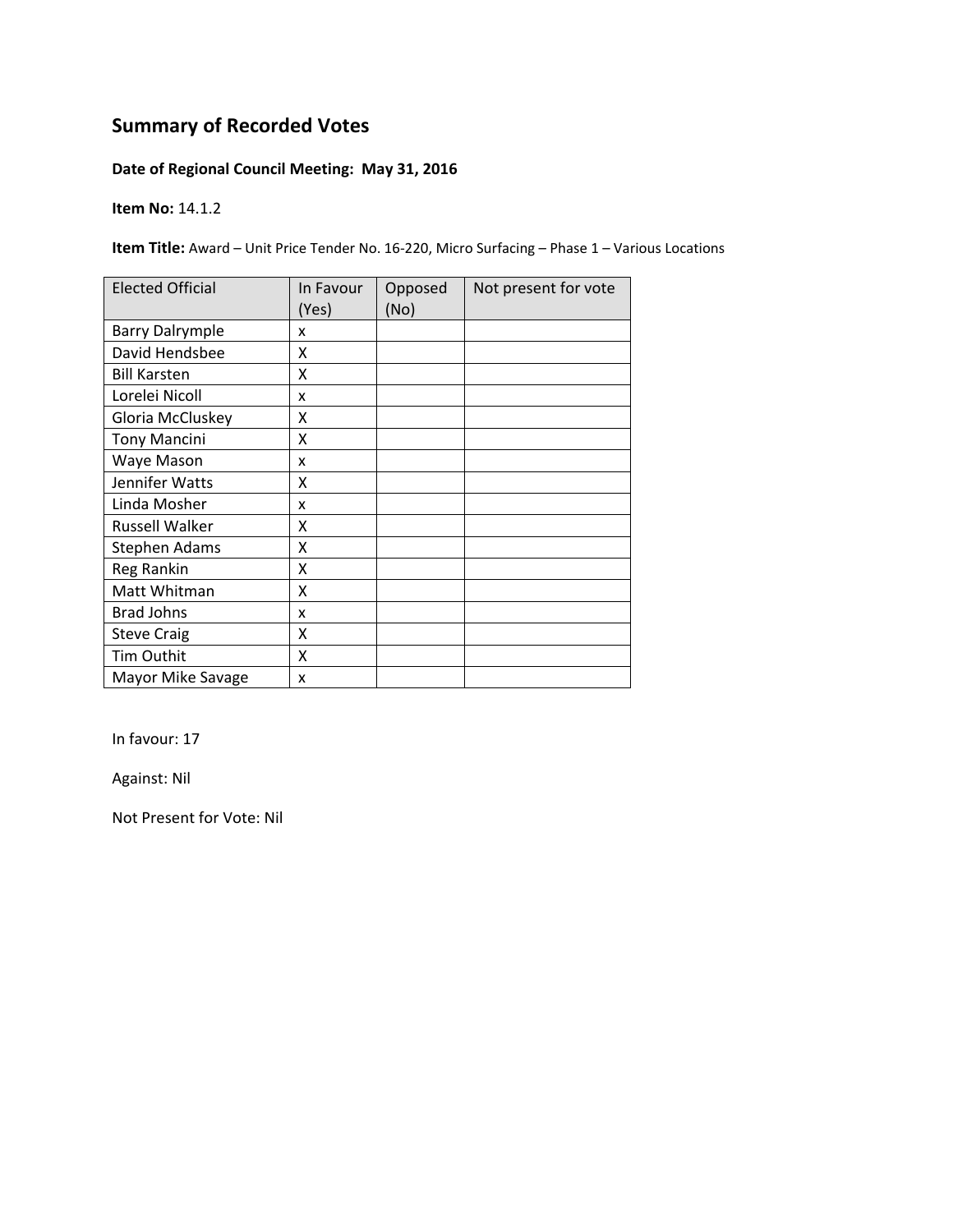### **Date of Regional Council Meeting: May 31, 2016**

**Item No:** 14.1.3

**Item Title:** Modification of the Street Line on Trinity Avenue, Dartmouth

| <b>Elected Official</b> | In Favour<br>(Yes) | Opposed<br>(No) | Not present for vote |
|-------------------------|--------------------|-----------------|----------------------|
| <b>Barry Dalrymple</b>  | x                  |                 |                      |
| David Hendsbee          | X                  |                 |                      |
| <b>Bill Karsten</b>     | X                  |                 |                      |
| Lorelei Nicoll          | X                  |                 |                      |
| Gloria McCluskey        | X                  |                 |                      |
| <b>Tony Mancini</b>     | Χ                  |                 |                      |
| Waye Mason              | x                  |                 |                      |
| Jennifer Watts          | Χ                  |                 |                      |
| Linda Mosher            | x                  |                 |                      |
| Russell Walker          | x                  |                 |                      |
| Stephen Adams           | X                  |                 |                      |
| Reg Rankin              | X                  |                 |                      |
| Matt Whitman            | X                  |                 |                      |
| <b>Brad Johns</b>       | x                  |                 |                      |
| <b>Steve Craig</b>      | X                  |                 |                      |
| Tim Outhit              | X                  |                 |                      |
| Mayor Mike Savage       | x                  |                 |                      |

In favour: 17

Against: Nil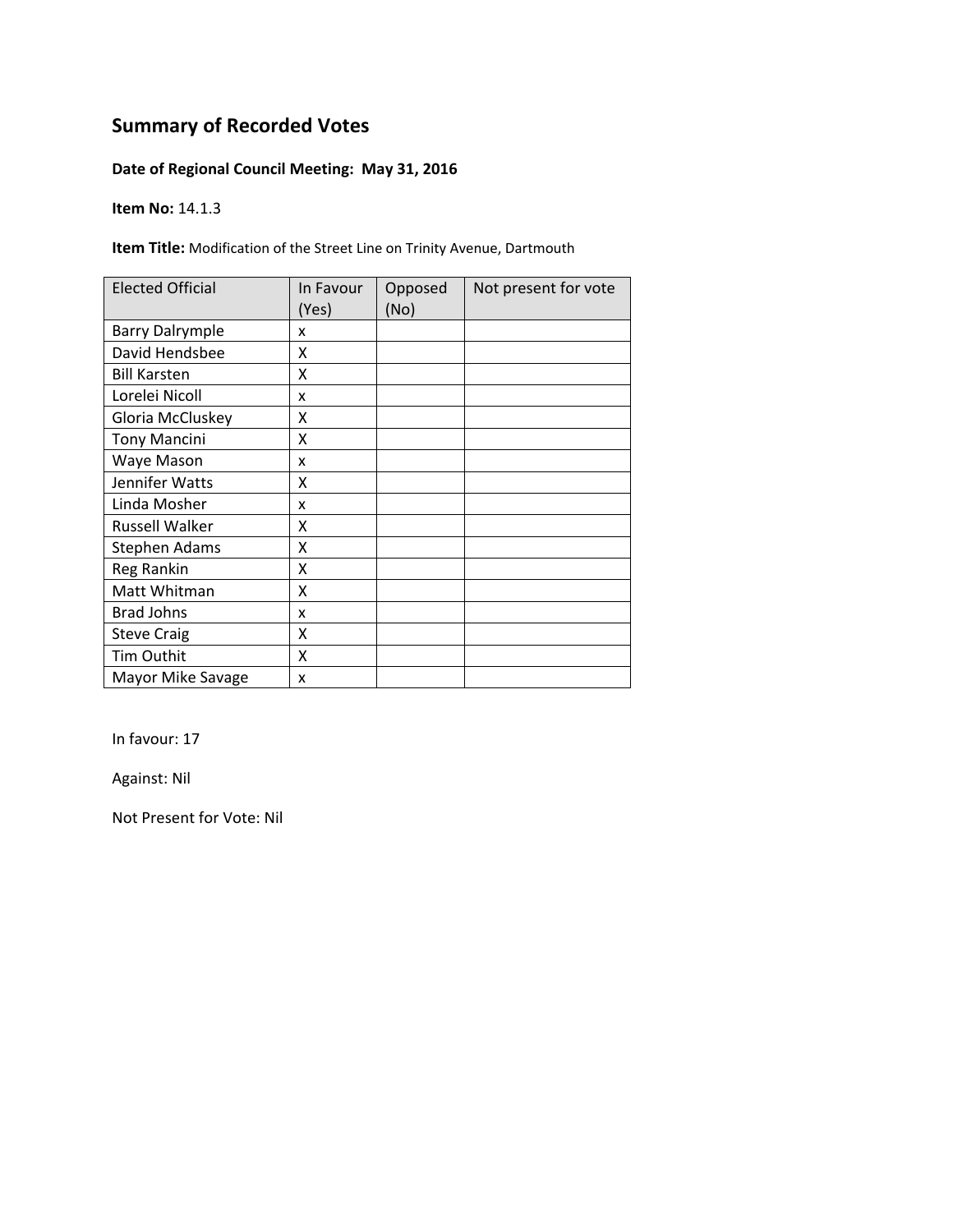#### **Date of Regional Council Meeting: May 31, 2016**

**Item No:** 14.1.4

**Item Title:** First Reading Proposed By‐Law U‐100, Respecting User Charges

*Amendment – delete "before July 1, 2016" from Section 3(h) (Schedule 1) with respect to Beaver Bank Monarch Drive Elementary School.* 

| <b>Elected Official</b> | In Favour<br>(Yes) | Opposed<br>(No) | Not present for vote |
|-------------------------|--------------------|-----------------|----------------------|
| <b>Barry Dalrymple</b>  | x                  |                 |                      |
| David Hendsbee          | Χ                  |                 |                      |
| <b>Bill Karsten</b>     | Χ                  |                 |                      |
| Lorelei Nicoll          | x                  |                 |                      |
| Gloria McCluskey        | Χ                  |                 |                      |
| <b>Tony Mancini</b>     | Χ                  |                 |                      |
| Waye Mason              | x                  |                 |                      |
| Jennifer Watts          | x                  |                 |                      |
| Linda Mosher            | x                  |                 |                      |
| <b>Russell Walker</b>   | x                  |                 |                      |
| <b>Stephen Adams</b>    | X                  |                 |                      |
| Reg Rankin              |                    | x               |                      |
| Matt Whitman            | x                  |                 |                      |
| <b>Brad Johns</b>       | x                  |                 |                      |
| <b>Steve Craig</b>      | X                  |                 |                      |
| Tim Outhit              | X                  |                 |                      |
| Mayor Mike Savage       | x                  |                 |                      |

In favour: 16

Against: 1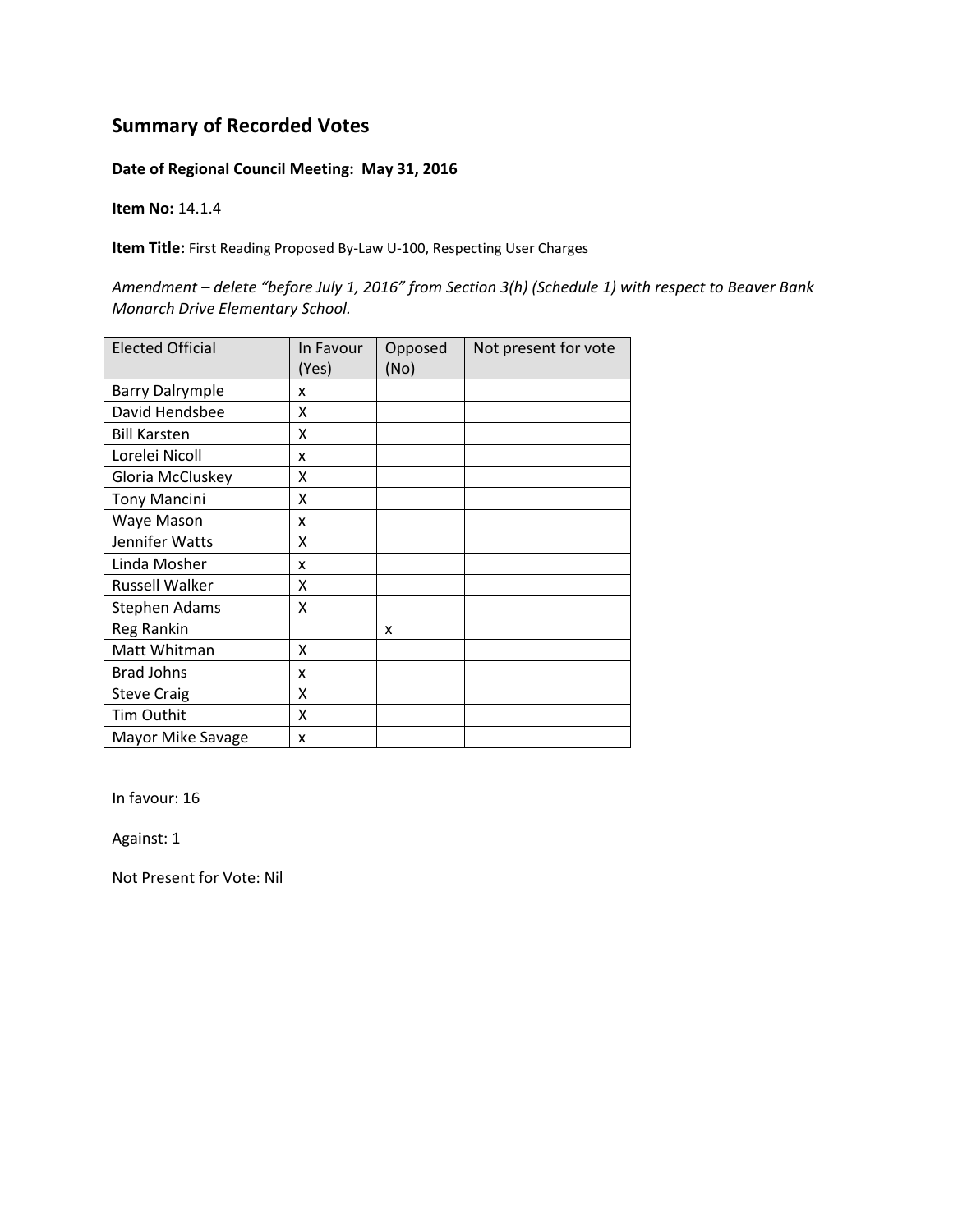### **Date of Regional Council Meeting: May 31, 2016**

**Item No:** 14.1.4

**Item Title:** First Reading Proposed By‐Law U‐100, Respecting User Charges

#### *As Amended*

| <b>Elected Official</b> | In Favour<br>(Yes) | Opposed<br>(No) | Not present for vote |
|-------------------------|--------------------|-----------------|----------------------|
| <b>Barry Dalrymple</b>  | x                  |                 |                      |
| David Hendsbee          | x                  |                 |                      |
| <b>Bill Karsten</b>     | X                  |                 |                      |
| Lorelei Nicoll          | x                  |                 |                      |
| Gloria McCluskey        | X                  |                 |                      |
| <b>Tony Mancini</b>     | X                  |                 |                      |
| Waye Mason              | x                  |                 |                      |
| Jennifer Watts          | χ                  |                 |                      |
| Linda Mosher            | x                  |                 |                      |
| <b>Russell Walker</b>   | x                  |                 |                      |
| <b>Stephen Adams</b>    | X                  |                 |                      |
| <b>Reg Rankin</b>       | x                  |                 |                      |
| Matt Whitman            | X                  |                 |                      |
| <b>Brad Johns</b>       | x                  |                 |                      |
| <b>Steve Craig</b>      | Χ                  |                 |                      |
| Tim Outhit              | X                  |                 |                      |
| Mayor Mike Savage       | x                  |                 |                      |

In favour: 17

Against: Nil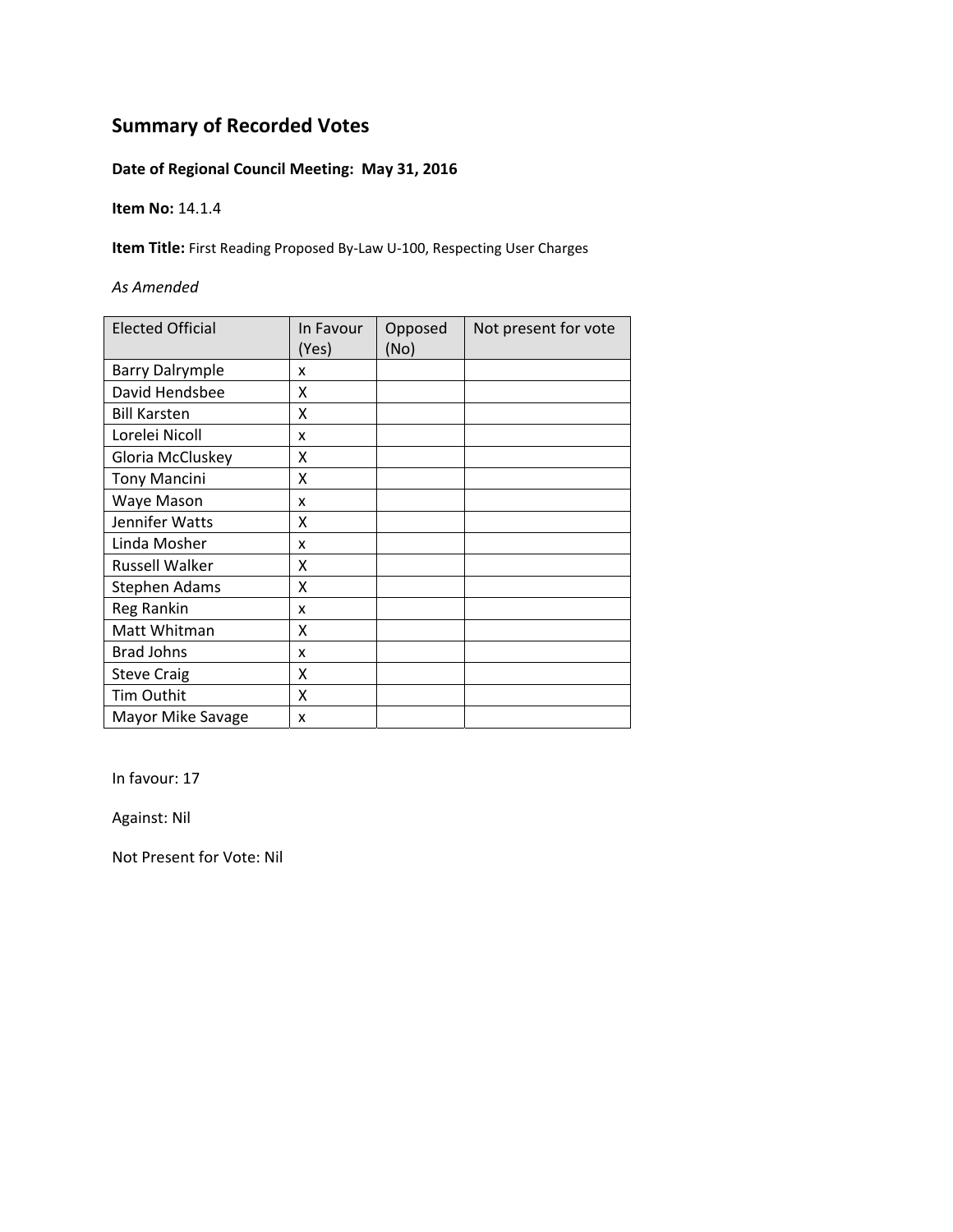#### **Date of Regional Council Meeting: May 31, 2016**

#### **Item No:** 14.1.5

**Item Title:** Case 20405 – Amendments to the Halifax Municipal Planning Strategy (MPS) and Land Use By‐law (LUB), Halifax Grammar School, 915, 921, 945 and 967 Tower Road, Halifax

| <b>Elected Official</b> | In Favour<br>(Yes) | Opposed<br>(No) | Not present for vote |
|-------------------------|--------------------|-----------------|----------------------|
| <b>Barry Dalrymple</b>  | x                  |                 |                      |
| David Hendsbee          | x                  |                 |                      |
| <b>Bill Karsten</b>     |                    |                 | X                    |
| Lorelei Nicoll          | x                  |                 |                      |
| Gloria McCluskey        | X                  |                 |                      |
| <b>Tony Mancini</b>     | X                  |                 |                      |
| Waye Mason              | x                  |                 |                      |
| Jennifer Watts          | X                  |                 |                      |
| Linda Mosher            | x                  |                 |                      |
| <b>Russell Walker</b>   | Χ                  |                 |                      |
| <b>Stephen Adams</b>    | X                  |                 |                      |
| Reg Rankin              | x                  |                 |                      |
| Matt Whitman            | χ                  |                 |                      |
| <b>Brad Johns</b>       | x                  |                 |                      |
| <b>Steve Craig</b>      | X                  |                 |                      |
| Tim Outhit              | X                  |                 |                      |
| Mayor Mike Savage       | x                  |                 |                      |

In favour: 16

Against: Nil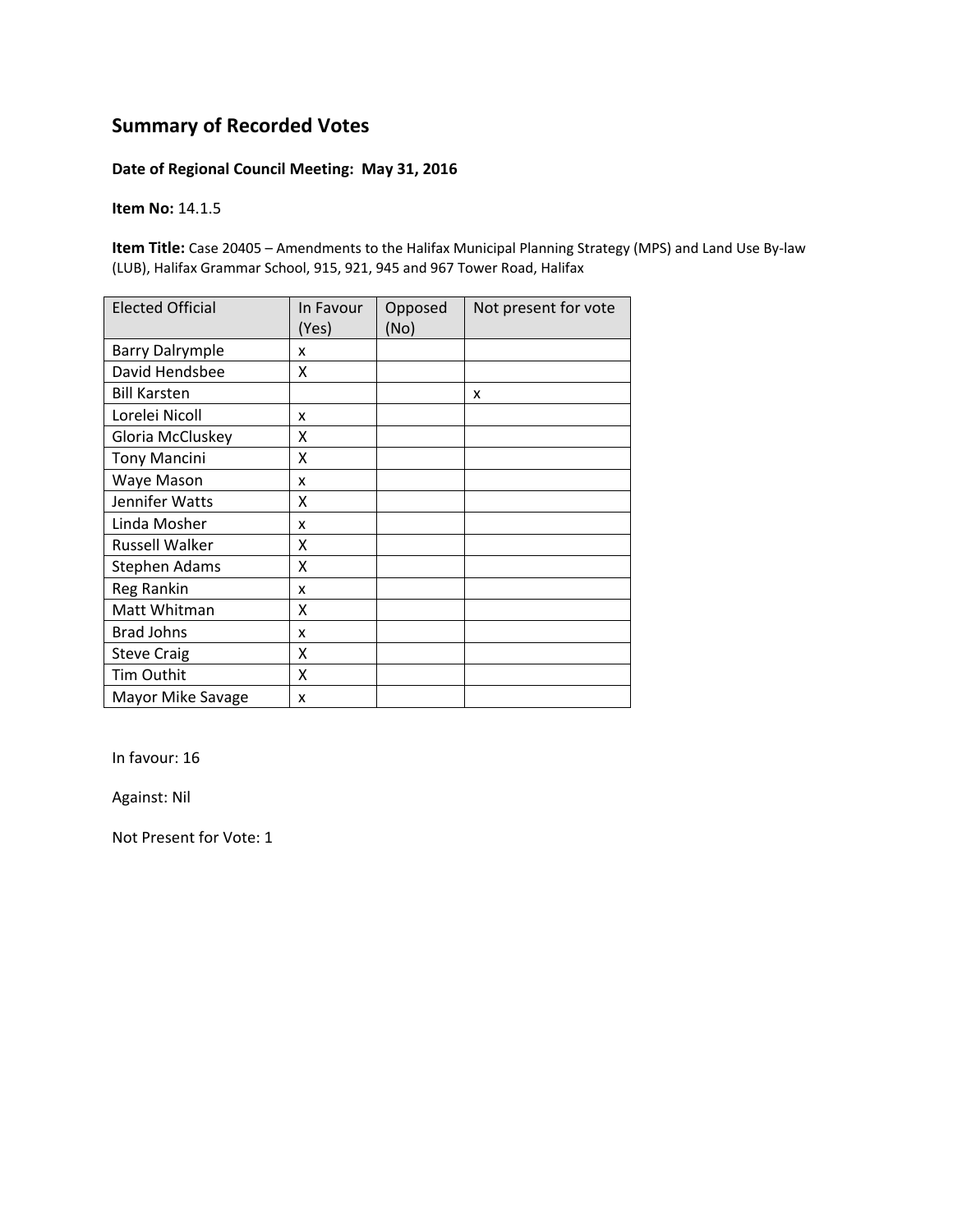### **Date of Regional Council Meeting: May 31, 2016**

**Item No:** 14.1.6

**Item Title:** Requested Assistance to Fort McMurray

| <b>Elected Official</b> | In Favour<br>(Yes) | Opposed<br>(No) | Not present for vote |
|-------------------------|--------------------|-----------------|----------------------|
| <b>Barry Dalrymple</b>  | x                  |                 |                      |
| David Hendsbee          | X                  |                 |                      |
| <b>Bill Karsten</b>     |                    |                 | X                    |
| Lorelei Nicoll          | x                  |                 |                      |
| Gloria McCluskey        | x                  |                 |                      |
| <b>Tony Mancini</b>     | x                  |                 |                      |
| Waye Mason              | x                  |                 |                      |
| Jennifer Watts          | x                  |                 |                      |
| Linda Mosher            | x                  |                 |                      |
| <b>Russell Walker</b>   | χ                  |                 |                      |
| Stephen Adams           | Χ                  |                 |                      |
| Reg Rankin              | x                  |                 |                      |
| Matt Whitman            | X                  |                 |                      |
| <b>Brad Johns</b>       | x                  |                 |                      |
| <b>Steve Craig</b>      | X                  |                 |                      |
| Tim Outhit              | X                  |                 |                      |
| Mayor Mike Savage       | x                  |                 |                      |

In favour: 16

Against: Nil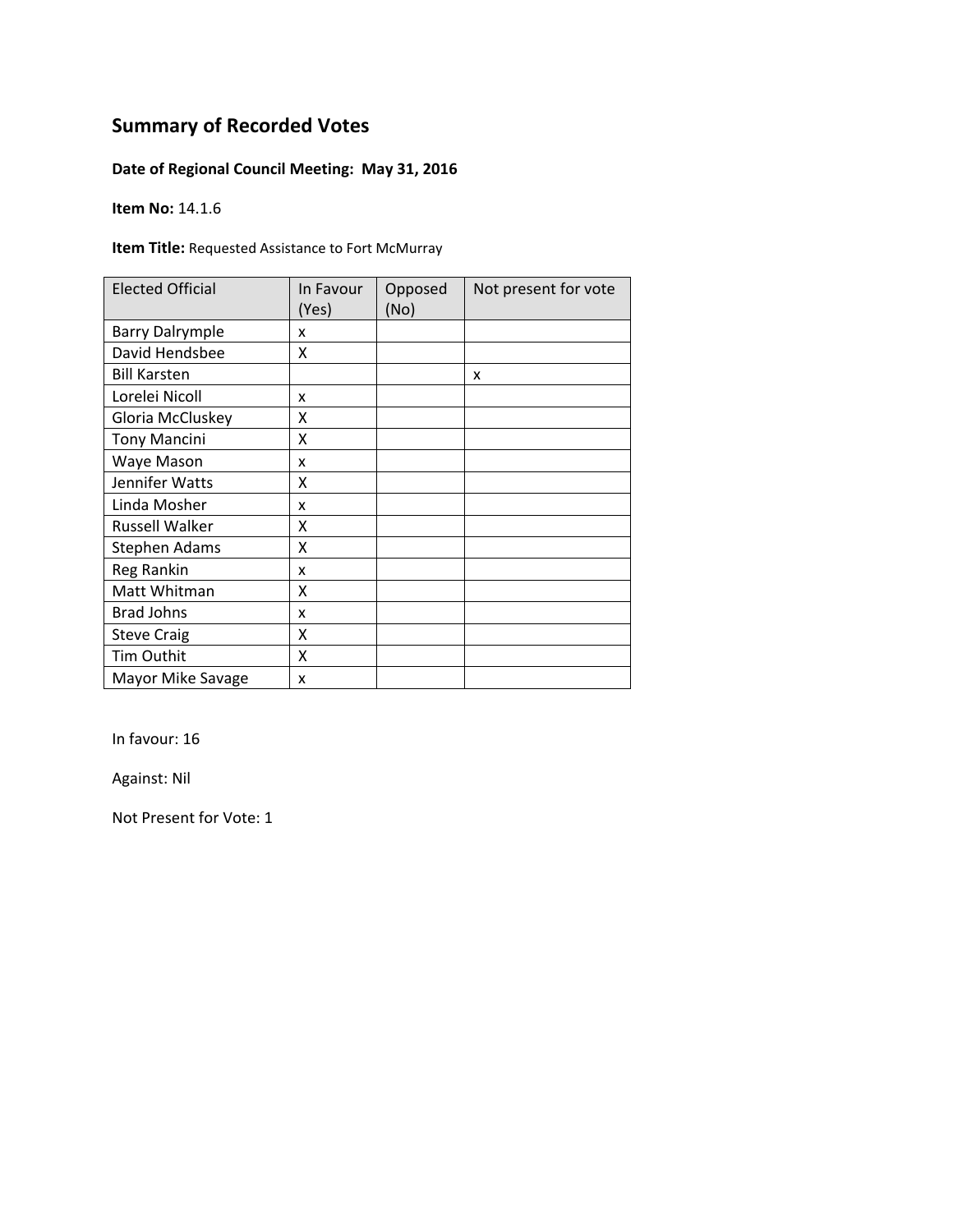#### **Date of Regional Council Meeting: May 31, 2016**

**Item No:** 14.2.1

**Item Title:** Proposed Administrative Order 2016‐001‐GOV – Western Common Advisory Committee

Elected Official | In Favour (Yes) Opposed (No) Not present for vote Barry Dalrymple x David Hendsbee X Bill Karsten **1 and 1** x Lorelei Nicoll  $\vert x \vert$ Gloria McCluskey  $\vert x \vert$ Tony Mancini X Waye Mason x Jennifer Watts  $\vert x \vert$ Linda Mosher x Russell Walker X Stephen Adams X Reg Rankin  $\vert x \vert$ Matt Whitman X Brad Johns  $\vert x \vert$ Steve Craig X Tim Outhit X Mayor Mike Savage  $\vert x \vert$ 

*Amendment to Section 10 to include one (1) member of the Halifax West Community Council*

In favour: 11

Against: 5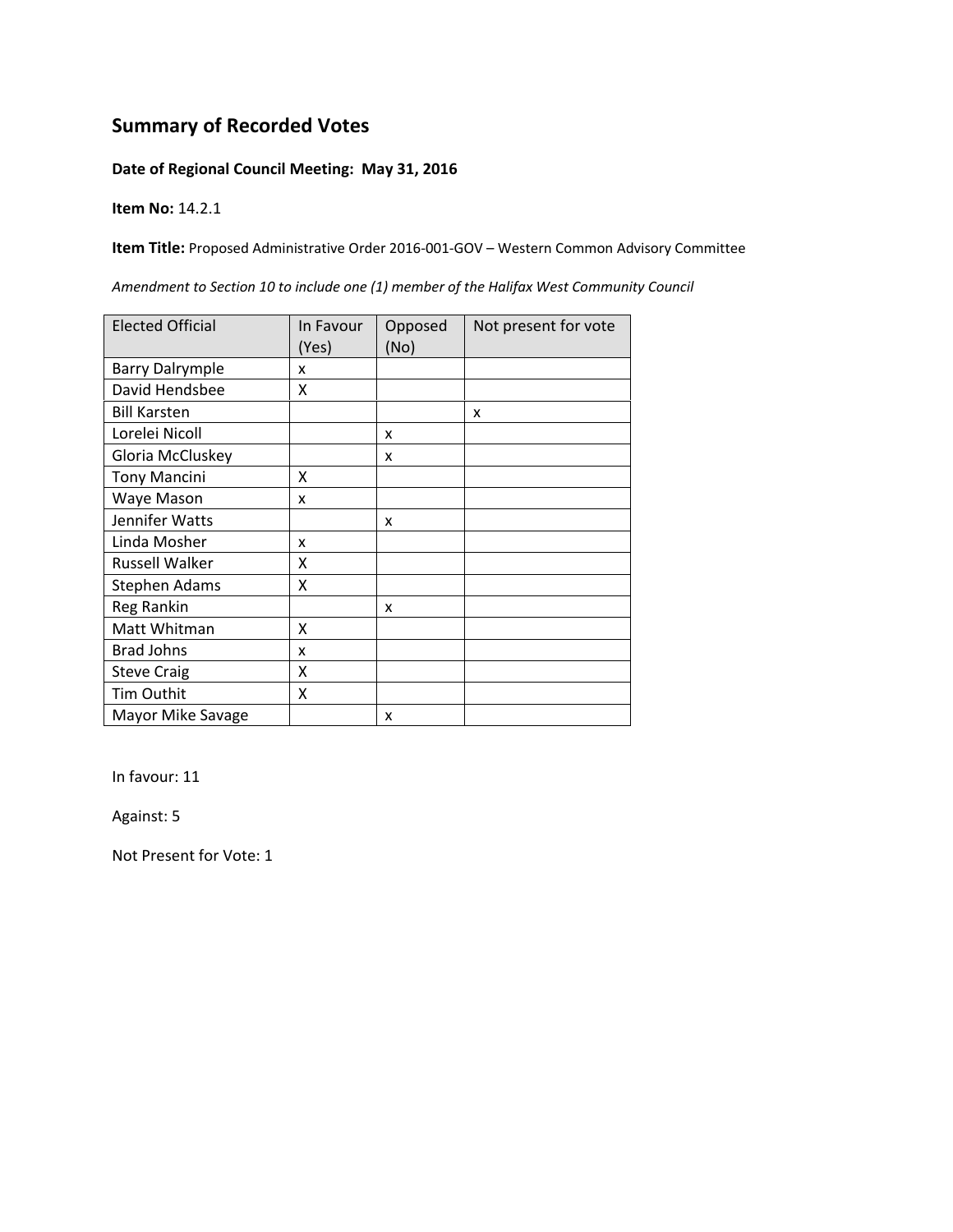### **Date of Regional Council Meeting: May 31, 2016**

**Item No:** 14.2.1

**Item Title:** Proposed Administrative Order 2016‐001‐GOV – Western Common Advisory Committee

*As Amended*

| <b>Elected Official</b> | In Favour<br>(Yes) | Opposed<br>(No) | Not present for vote |
|-------------------------|--------------------|-----------------|----------------------|
| <b>Barry Dalrymple</b>  | x                  |                 |                      |
| David Hendsbee          | x                  |                 |                      |
| <b>Bill Karsten</b>     |                    |                 | x                    |
| Lorelei Nicoll          | x                  |                 |                      |
| Gloria McCluskey        | x                  |                 |                      |
| <b>Tony Mancini</b>     | x                  |                 |                      |
| Waye Mason              | x                  |                 |                      |
| Jennifer Watts          | x                  |                 |                      |
| Linda Mosher            | x                  |                 |                      |
| <b>Russell Walker</b>   | х                  |                 |                      |
| Stephen Adams           | Χ                  |                 |                      |
| <b>Reg Rankin</b>       | x                  |                 |                      |
| Matt Whitman            | X                  |                 |                      |
| <b>Brad Johns</b>       | x                  |                 |                      |
| <b>Steve Craig</b>      | Χ                  |                 |                      |
| Tim Outhit              | X                  |                 |                      |
| Mayor Mike Savage       | x                  |                 |                      |

In favour: 16

Against: Nil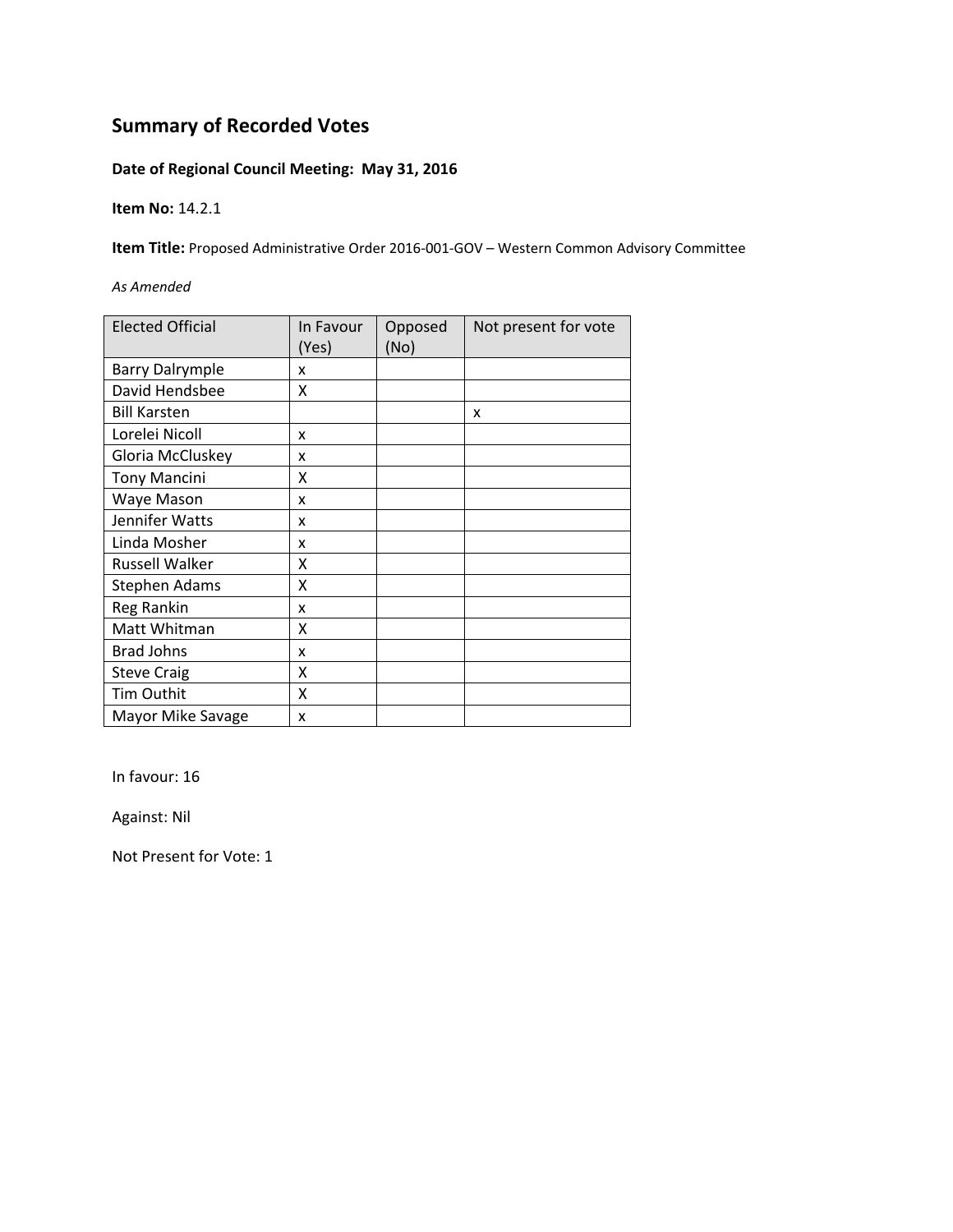#### **Date of Regional Council Meeting: May 31, 2016**

**Item No:** 14.3.1

**Item Title:** Case 19507 – Amendments to the Regional Subdivision By‐Law

*Amendment ‐ That section 31 is amended by adding subsections (3) and (4) directly after subsection (2) as follows:*

- *(3) Other than lots meeting the requirements of section 34, wherever possible, side lot lines shall be substantially at right angles or radial to street lines.*
- (4) Wherever possible, lots shall be uniform in shape and the rear lot lines of a series of adjoining *lots shall be continuous, not stepped or jogged.*

| <b>Elected Official</b> | In Favour<br>(Yes) | Opposed<br>(No) | Not present for vote |
|-------------------------|--------------------|-----------------|----------------------|
| <b>Barry Dalrymple</b>  | x                  |                 |                      |
| David Hendsbee          | Χ                  |                 |                      |
| <b>Bill Karsten</b>     | x                  |                 |                      |
| Lorelei Nicoll          | x                  |                 |                      |
| Gloria McCluskey        | x                  |                 |                      |
| <b>Tony Mancini</b>     | x                  |                 |                      |
| Waye Mason              | x                  |                 |                      |
| Jennifer Watts          | x                  |                 |                      |
| Linda Mosher            | x                  |                 |                      |
| <b>Russell Walker</b>   | x                  |                 |                      |
| Stephen Adams           | X                  |                 |                      |
| Reg Rankin              | x                  |                 |                      |
| Matt Whitman            | X                  |                 |                      |
| <b>Brad Johns</b>       | x                  |                 |                      |
| <b>Steve Craig</b>      | X                  |                 |                      |
| Tim Outhit              | x                  |                 |                      |
| Mayor Mike Savage       | x                  |                 |                      |

In favour: 17

Against: Nil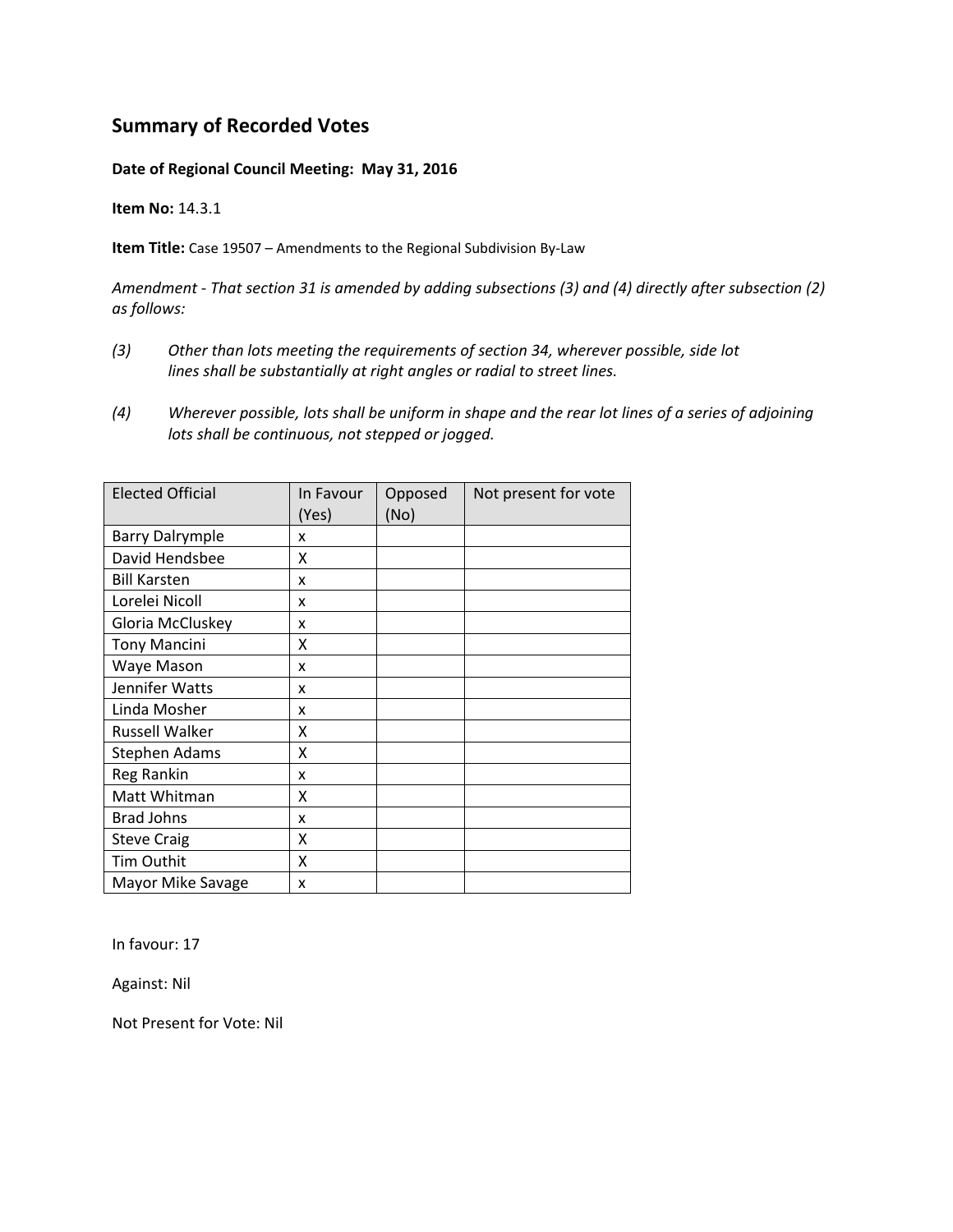### **Date of Regional Council Meeting: May 31, 2016**

**Item No:** 14.3.1

**Item Title:** Case 19507 – Amendments to the Regional Subdivision By‐Law

*As Amended*

| <b>Elected Official</b> | In Favour<br>(Yes) | Opposed<br>(No) | Not present for vote |
|-------------------------|--------------------|-----------------|----------------------|
| <b>Barry Dalrymple</b>  | x                  |                 |                      |
| David Hendsbee          | X                  |                 |                      |
| <b>Bill Karsten</b>     | x                  |                 |                      |
| Lorelei Nicoll          | x                  |                 |                      |
| Gloria McCluskey        | x                  |                 |                      |
| <b>Tony Mancini</b>     | Χ                  |                 |                      |
| Waye Mason              | x                  |                 |                      |
| Jennifer Watts          | x                  |                 |                      |
| Linda Mosher            | x                  |                 |                      |
| <b>Russell Walker</b>   | Χ                  |                 |                      |
| Stephen Adams           | χ                  |                 |                      |
| Reg Rankin              | x                  |                 |                      |
| Matt Whitman            | χ                  |                 |                      |
| <b>Brad Johns</b>       | x                  |                 |                      |
| <b>Steve Craig</b>      | Χ                  |                 |                      |
| <b>Tim Outhit</b>       | Χ                  |                 |                      |
| Mayor Mike Savage       | x                  |                 |                      |

In favour: 17

Against: Nil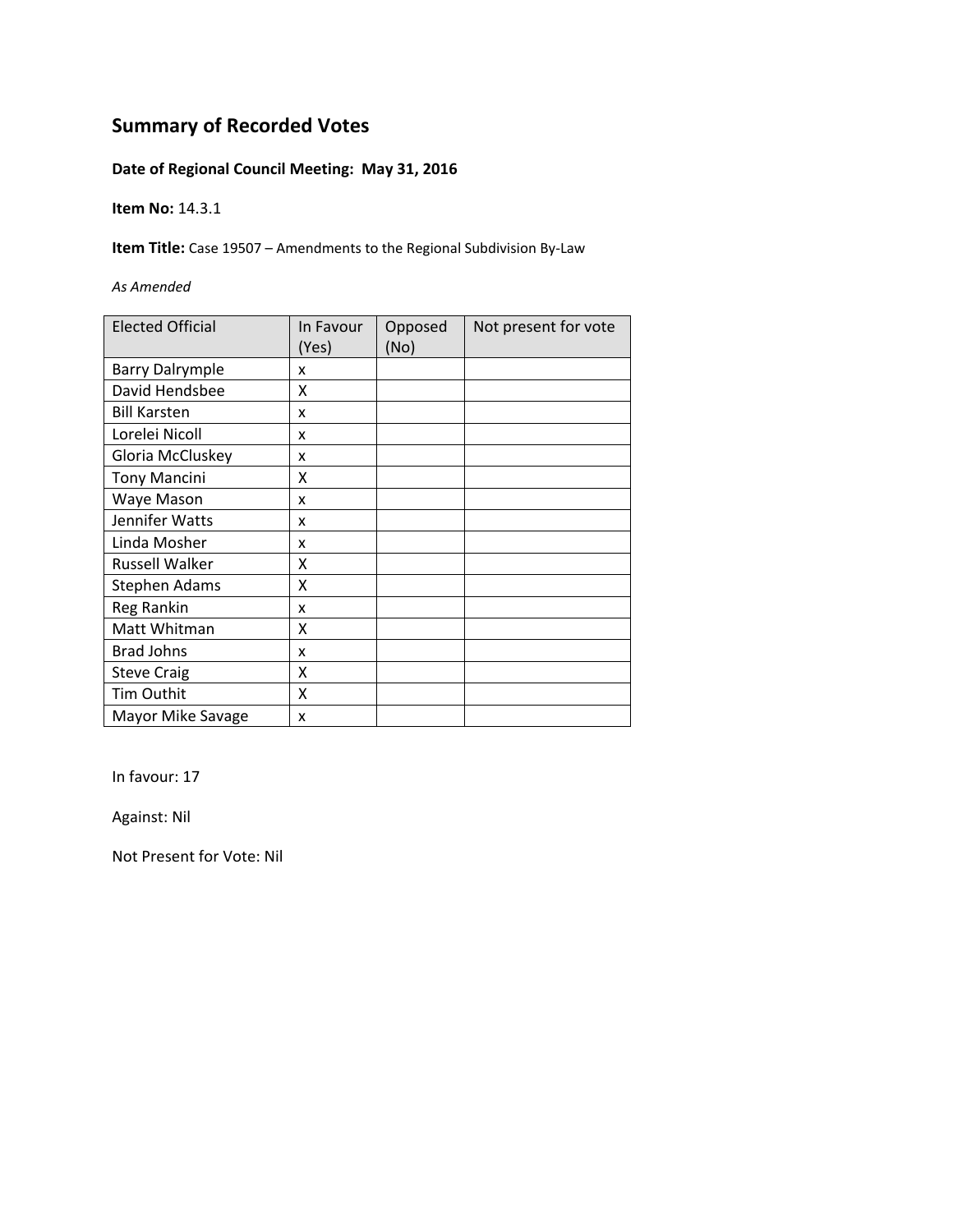### **Date of Regional Council Meeting: May 31, 2016**

**Item No:** 14.4.1

**Item Title:** Solar City Information Report

*Motion to hear Solar City Staff Presentation*

| <b>Elected Official</b> | In Favour<br>(Yes) | Opposed<br>(No) | Not present for vote |
|-------------------------|--------------------|-----------------|----------------------|
| <b>Barry Dalrymple</b>  | x                  |                 |                      |
| David Hendsbee          | X                  |                 |                      |
| <b>Bill Karsten</b>     | x                  |                 |                      |
| Lorelei Nicoll          | x                  |                 |                      |
| Gloria McCluskey        | x                  |                 |                      |
| <b>Tony Mancini</b>     | Χ                  |                 |                      |
| Waye Mason              | x                  |                 |                      |
| Jennifer Watts          | x                  |                 |                      |
| Linda Mosher            | x                  |                 |                      |
| <b>Russell Walker</b>   | χ                  |                 |                      |
| <b>Stephen Adams</b>    | x                  |                 |                      |
| Reg Rankin              | x                  |                 |                      |
| Matt Whitman            | χ                  |                 |                      |
| <b>Brad Johns</b>       | x                  |                 |                      |
| <b>Steve Craig</b>      | Χ                  |                 |                      |
| <b>Tim Outhit</b>       | Χ                  |                 |                      |
| Mayor Mike Savage       | x                  |                 |                      |

In favour: 17

Against: Nil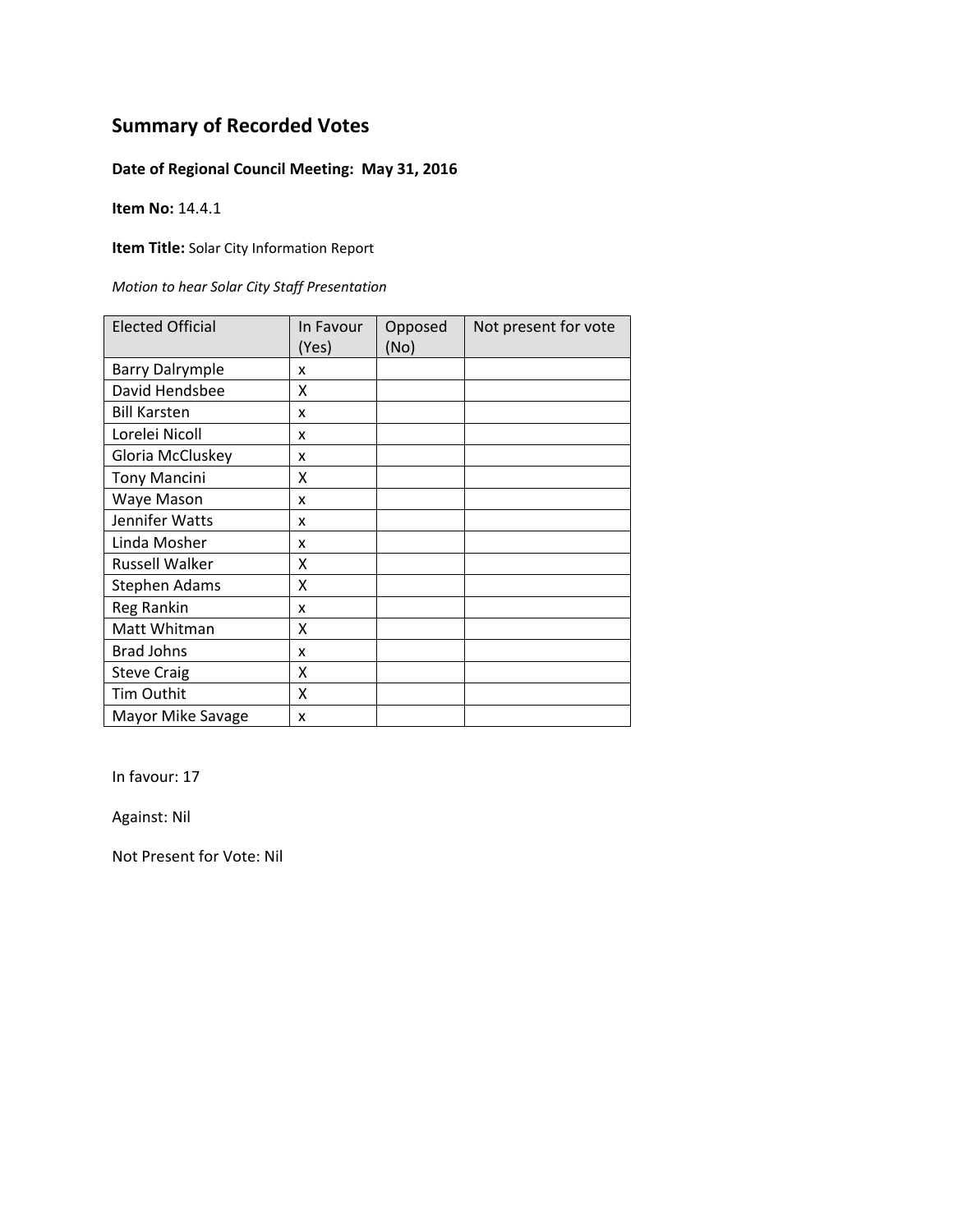#### **Date of Regional Council Meeting: May 31, 2016**

#### **Item No:** 15.1

**Item Title:** Halifax Reginal Council approved a request for \$5,000 from District Capital Funds (\$2,000 from District 1, \$1,500 from District 8, \$1,500 from District 9) to the  $26^{th}$  Scouting Group to do Capital Upgrades to a bridge and cabin at their camp at Miller Lake.

| <b>Elected Official</b> | In Favour<br>(Yes) | Opposed<br>(No) | Not present for vote |
|-------------------------|--------------------|-----------------|----------------------|
| <b>Barry Dalrymple</b>  | x                  |                 |                      |
| David Hendsbee          | x                  |                 |                      |
| <b>Bill Karsten</b>     | x                  |                 |                      |
| Lorelei Nicoll          | x                  |                 |                      |
| Gloria McCluskey        | x                  |                 |                      |
| <b>Tony Mancini</b>     | x                  |                 |                      |
| Waye Mason              | x                  |                 |                      |
| Jennifer Watts          | x                  |                 |                      |
| Linda Mosher            | x                  |                 |                      |
| <b>Russell Walker</b>   | x                  |                 |                      |
| <b>Stephen Adams</b>    | X                  |                 |                      |
| Reg Rankin              | x                  |                 |                      |
| Matt Whitman            | X                  |                 |                      |
| <b>Brad Johns</b>       | x                  |                 |                      |
| <b>Steve Craig</b>      | x                  |                 |                      |
| Tim Outhit              | x                  |                 |                      |
| Mayor Mike Savage       | x                  |                 |                      |

In favour: 17

Against: Nil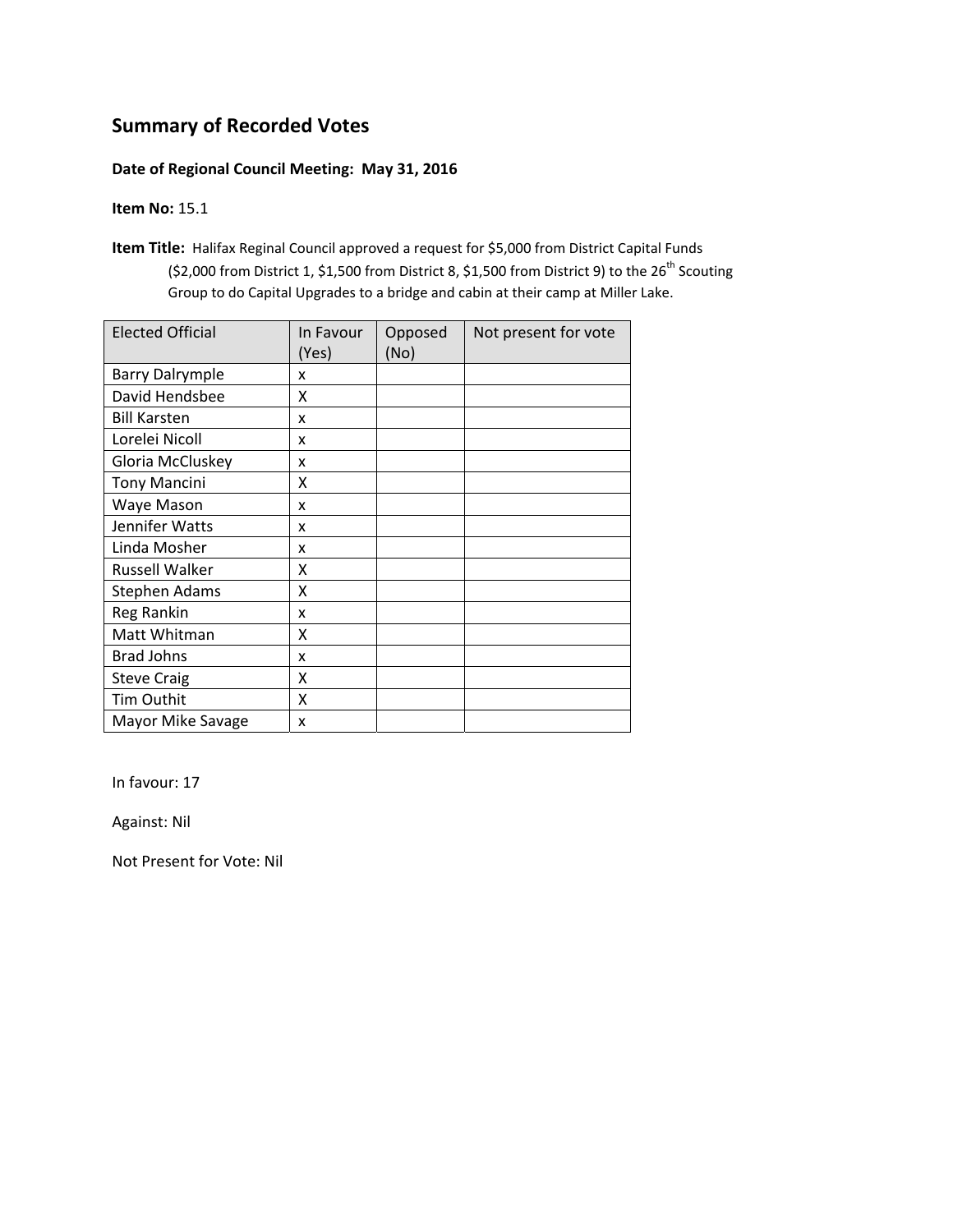#### **Date of Regional Council Meeting: May 31, 2016**

**Item No:** 15.2

**Item Title:** Request a staff report on the status of the CAO's Business Unit Strategic Initiative related to Accessibility Coordination, which was adopted by Regional Council as a part of the 2015/16 Budget and Business Plan

| <b>Elected Official</b> | In Favour<br>(Yes) | Opposed<br>(No) | Not present for vote |
|-------------------------|--------------------|-----------------|----------------------|
| <b>Barry Dalrymple</b>  | x                  |                 |                      |
| David Hendsbee          | X                  |                 |                      |
| <b>Bill Karsten</b>     | x                  |                 |                      |
| Lorelei Nicoll          | x                  |                 |                      |
| Gloria McCluskey        | x                  |                 |                      |
| <b>Tony Mancini</b>     | χ                  |                 |                      |
| Waye Mason              | x                  |                 |                      |
| Jennifer Watts          | x                  |                 |                      |
| Linda Mosher            | x                  |                 |                      |
| <b>Russell Walker</b>   | X                  |                 |                      |
| Stephen Adams           | X                  |                 |                      |
| <b>Reg Rankin</b>       | x                  |                 |                      |
| Matt Whitman            | x                  |                 |                      |
| <b>Brad Johns</b>       | x                  |                 |                      |
| <b>Steve Craig</b>      | X                  |                 |                      |
| <b>Tim Outhit</b>       | X                  |                 |                      |
| Mayor Mike Savage       | x                  |                 |                      |

In favour: 17

Against: Nil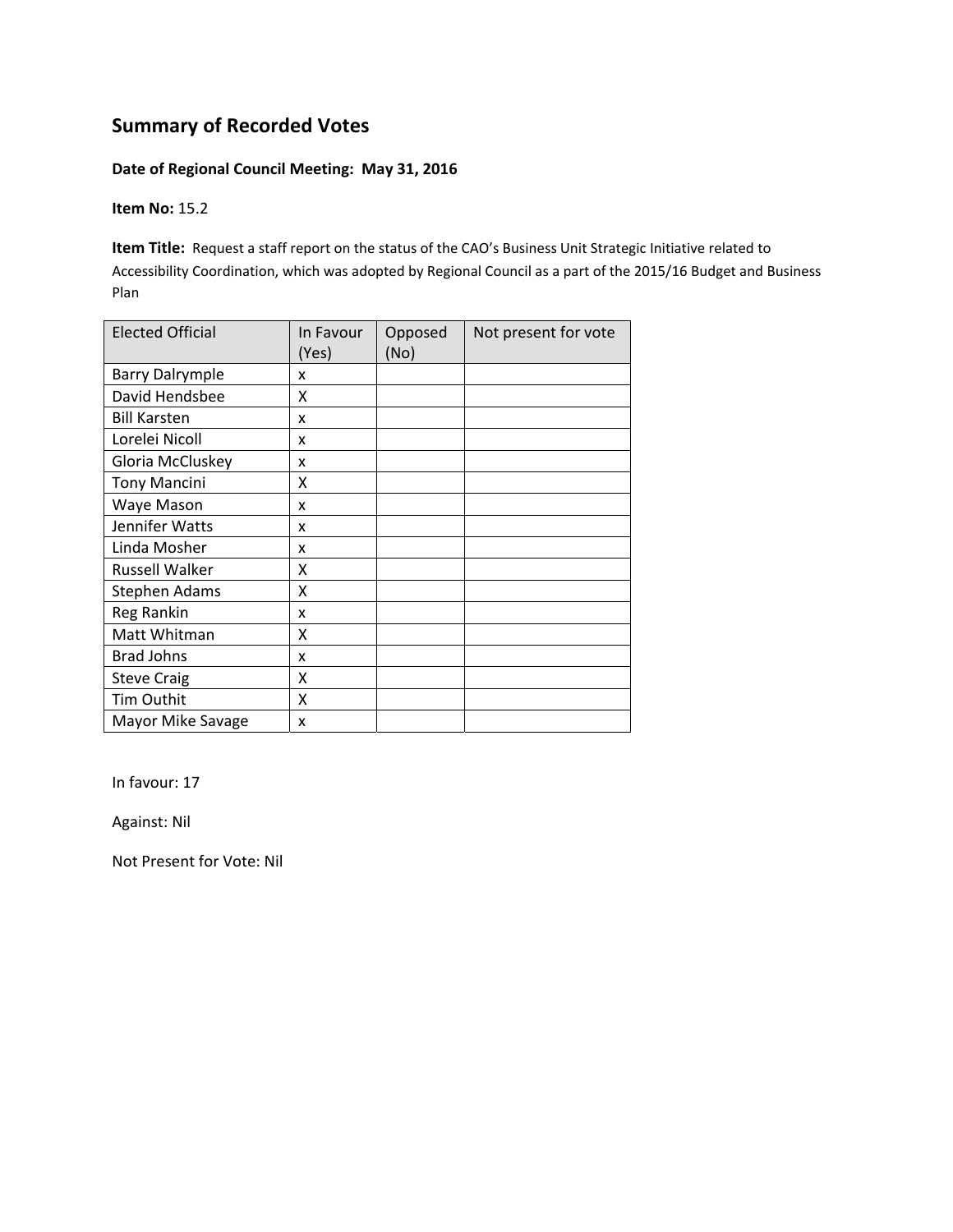### **Date of Regional Council Meeting: May 31, 2016**

**Item No:** 16.2.1

**Item Title:** Industrial Lot Re‐Purchase *– Private and Confidential Report –* Motion in Public Session

| <b>Elected Official</b> | In Favour<br>(Yes) | Opposed<br>(No) | Not present for vote |
|-------------------------|--------------------|-----------------|----------------------|
| <b>Barry Dalrymple</b>  | x                  |                 |                      |
| David Hendsbee          | X                  |                 |                      |
| <b>Bill Karsten</b>     | x                  |                 |                      |
| Lorelei Nicoll          |                    |                 | x                    |
| Gloria McCluskey        | x                  |                 |                      |
| <b>Tony Mancini</b>     | x                  |                 |                      |
| Waye Mason              | x                  |                 |                      |
| Jennifer Watts          | x                  |                 |                      |
| Linda Mosher            | x                  |                 |                      |
| <b>Russell Walker</b>   | X                  |                 |                      |
| <b>Stephen Adams</b>    | X                  |                 |                      |
| Reg Rankin              | x                  |                 |                      |
| Matt Whitman            | X                  |                 |                      |
| <b>Brad Johns</b>       | x                  |                 |                      |
| <b>Steve Craig</b>      | X                  |                 |                      |
| Tim Outhit              | X                  |                 |                      |
| Mayor Mike Savage       | x                  |                 |                      |

In favour: 16

Against: Nil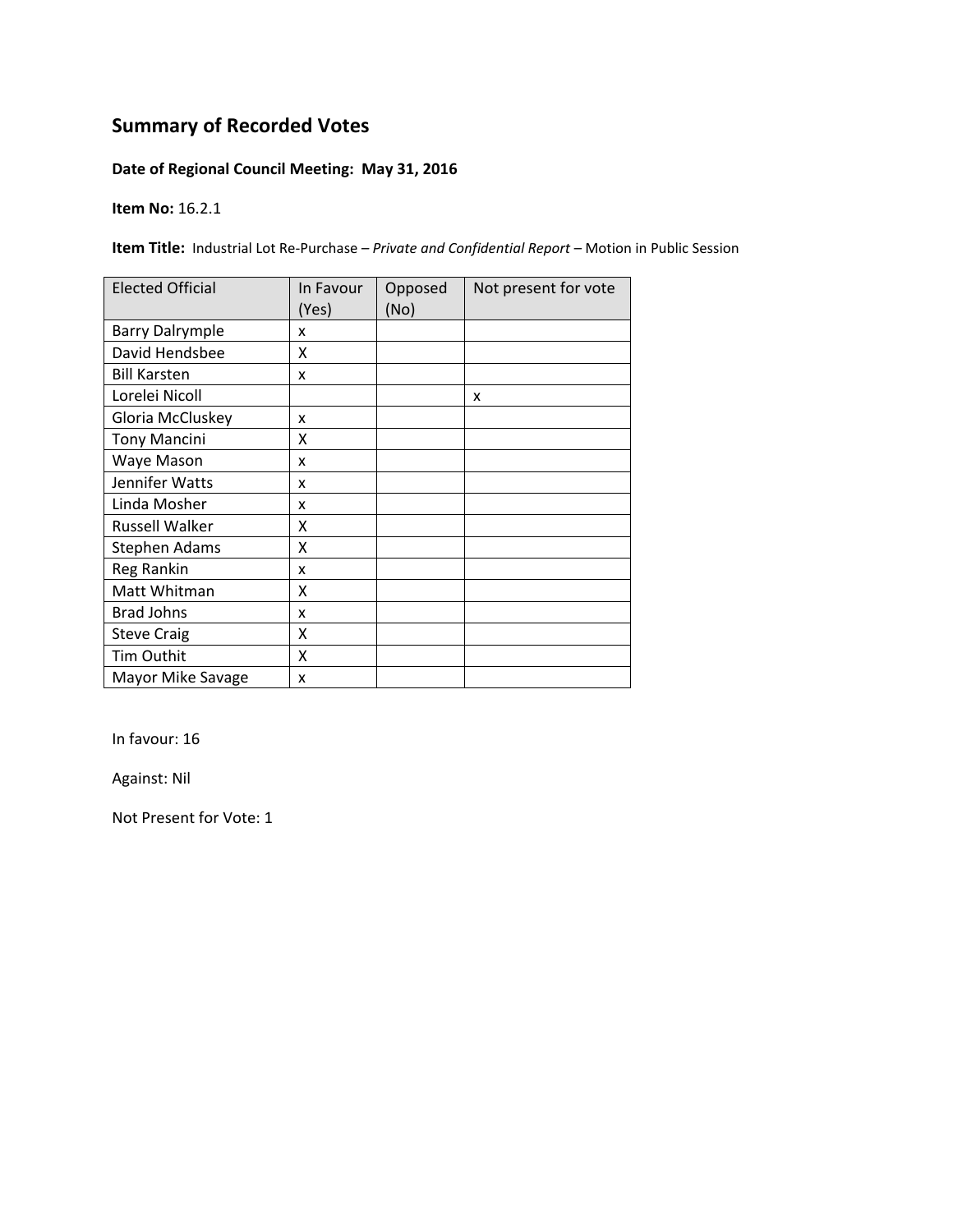### **Date of Regional Council Meeting: May 31, 2016**

**Item No:** 17.1

#### **Item Title:** Community Grants Program 2016 – Referrals

| <b>Elected Official</b> | In Favour<br>(Yes) | Opposed<br>(No) | Not present for vote |
|-------------------------|--------------------|-----------------|----------------------|
| <b>Barry Dalrymple</b>  | x                  |                 |                      |
| David Hendsbee          | X                  |                 |                      |
| <b>Bill Karsten</b>     | X                  |                 |                      |
| Lorelei Nicoll          | X                  |                 |                      |
| Gloria McCluskey        | X                  |                 |                      |
| <b>Tony Mancini</b>     | X                  |                 |                      |
| Waye Mason              | X                  |                 |                      |
| Jennifer Watts          | x                  |                 |                      |
| Linda Mosher            | X                  |                 |                      |
| <b>Russell Walker</b>   | x                  |                 |                      |
| <b>Stephen Adams</b>    | Χ                  |                 |                      |
| Reg Rankin              | x                  |                 |                      |
| Matt Whitman            | x                  |                 |                      |
| <b>Brad Johns</b>       | x                  |                 |                      |
| <b>Steve Craig</b>      | Χ                  |                 |                      |
| Tim Outhit              | X                  |                 |                      |
| Mayor Mike Savage       | X                  |                 |                      |

In favour: 17

Against: Nil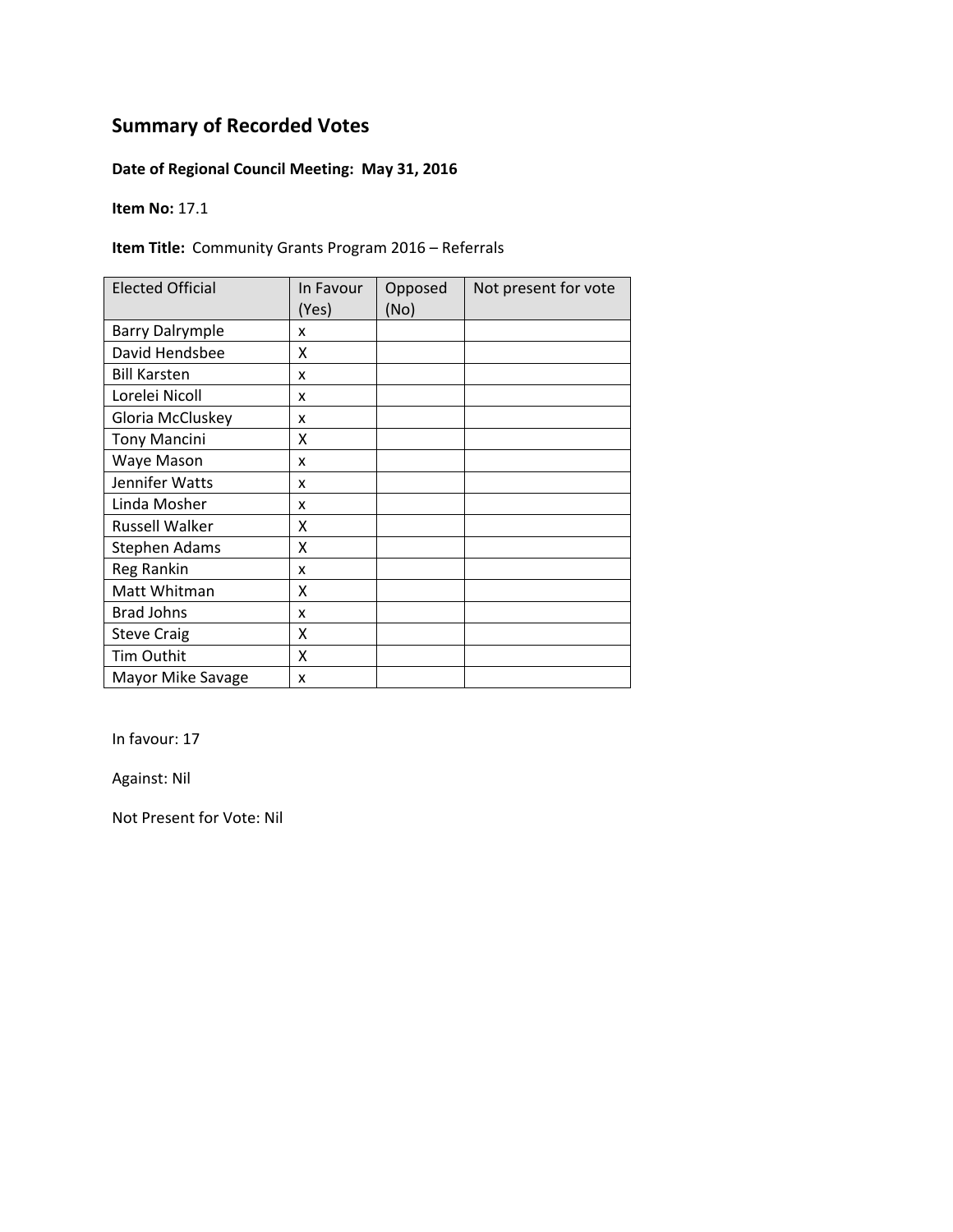### **Date of Regional Council Meeting: May 31, 2016**

**Item No:** 17.2

#### **Item Title:** Regional Special Events Grants Report 2016

| <b>Elected Official</b> | In Favour<br>(Yes) | Opposed<br>(No) | Not present for vote |
|-------------------------|--------------------|-----------------|----------------------|
| <b>Barry Dalrymple</b>  | x                  |                 |                      |
| David Hendsbee          | X                  |                 |                      |
| <b>Bill Karsten</b>     | X                  |                 |                      |
| Lorelei Nicoll          |                    |                 | x                    |
| Gloria McCluskey        | X                  |                 |                      |
| <b>Tony Mancini</b>     | X                  |                 |                      |
| Waye Mason              | X                  |                 |                      |
| Jennifer Watts          | x                  |                 |                      |
| Linda Mosher            | X                  |                 |                      |
| <b>Russell Walker</b>   | x                  |                 |                      |
| <b>Stephen Adams</b>    | Χ                  |                 |                      |
| Reg Rankin              | x                  |                 |                      |
| Matt Whitman            | x                  |                 |                      |
| <b>Brad Johns</b>       | x                  |                 |                      |
| <b>Steve Craig</b>      | Χ                  |                 |                      |
| Tim Outhit              | X                  |                 |                      |
| Mayor Mike Savage       | X                  |                 |                      |

In favour: 16

Against: Nil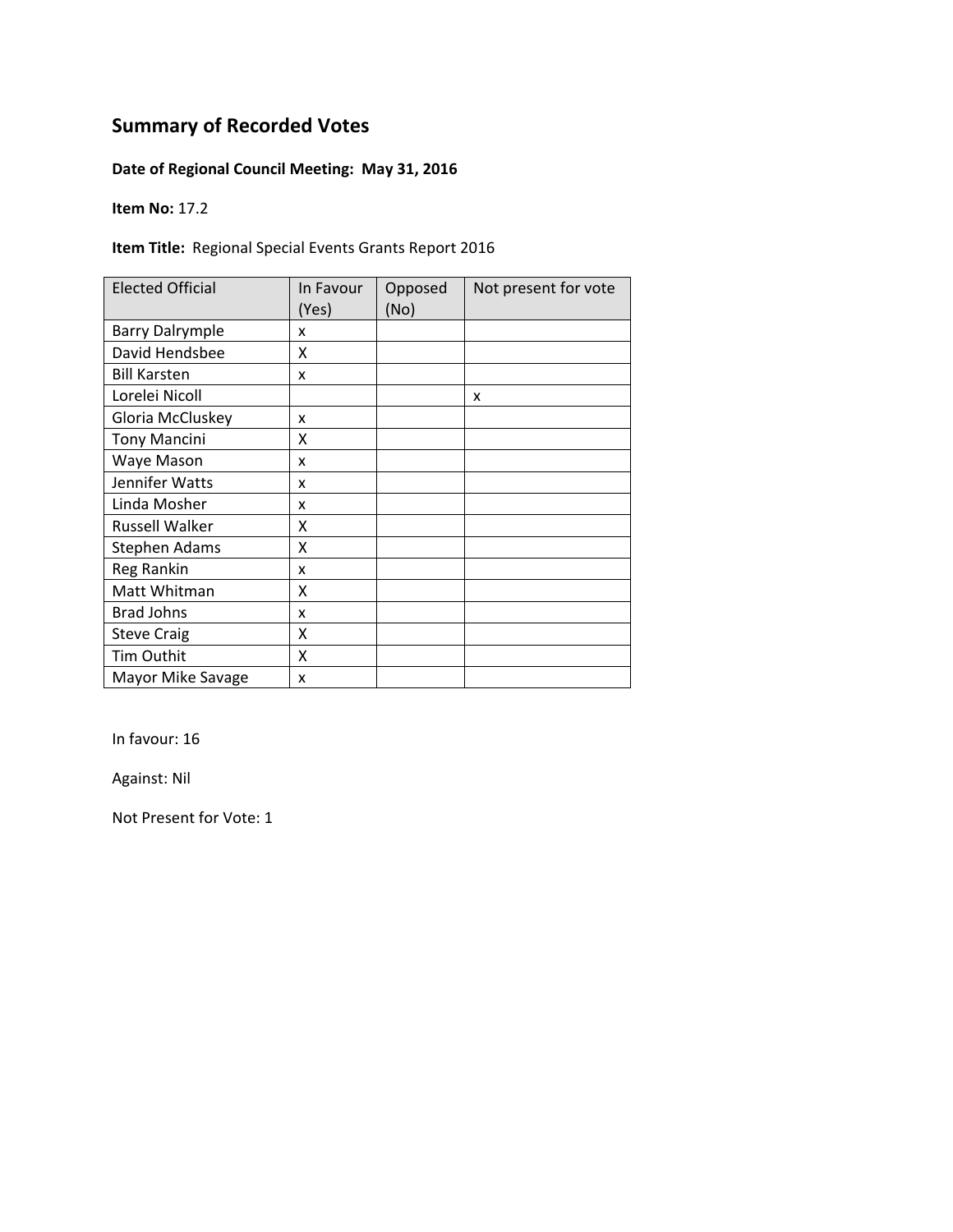### **Date of Regional Council Meeting: May 31, 2016**

**Item No:** 17.3

**Item Title:** Utilization of the Provincial Capital Assistance Program (PCAP) ‐ Harrietsfield Area

| <b>Elected Official</b> | In Favour<br>(Yes) | Opposed<br>(No) | Not present for vote |
|-------------------------|--------------------|-----------------|----------------------|
| <b>Barry Dalrymple</b>  | x                  |                 |                      |
| David Hendsbee          | x                  |                 |                      |
| <b>Bill Karsten</b>     | x                  |                 |                      |
| Lorelei Nicoll          | x                  |                 |                      |
| Gloria McCluskey        | x                  |                 |                      |
| <b>Tony Mancini</b>     | x                  |                 |                      |
| Waye Mason              | x                  |                 |                      |
| Jennifer Watts          | x                  |                 |                      |
| Linda Mosher            | x                  |                 |                      |
| <b>Russell Walker</b>   | X                  |                 |                      |
| <b>Stephen Adams</b>    | X                  |                 |                      |
| Reg Rankin              | x                  |                 |                      |
| Matt Whitman            | X                  |                 |                      |
| <b>Brad Johns</b>       | x                  |                 |                      |
| <b>Steve Craig</b>      | X                  |                 |                      |
| <b>Tim Outhit</b>       | X                  |                 |                      |
| Mayor Mike Savage       | X                  |                 |                      |

In favour: 17

Against: Nil